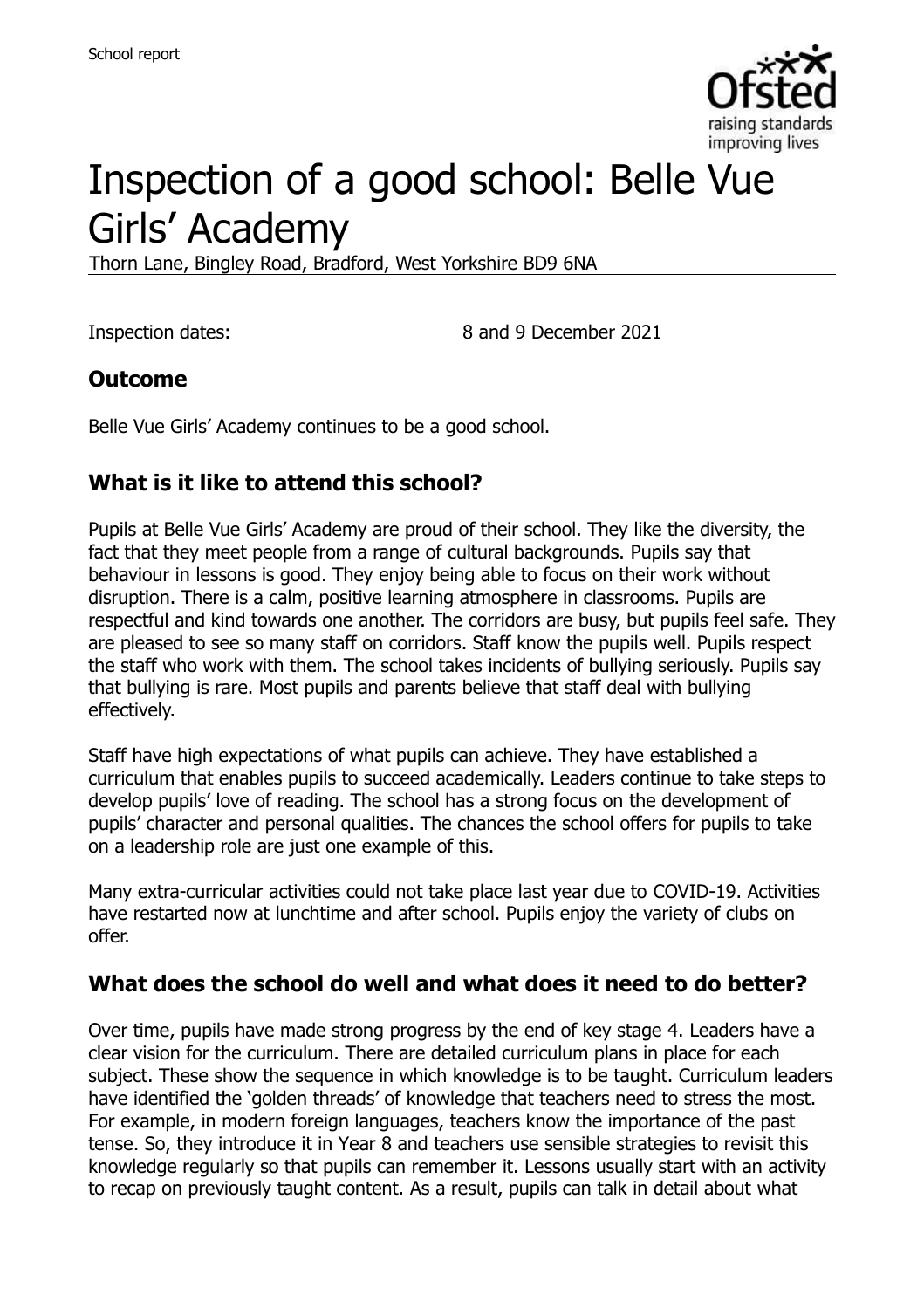

they have learned and remembered in many subjects. There is some inconsistency. Some curriculum leaders talk about curriculum planning with less clarity and precision than others. Leaders are aware of this. They have plans in place to provide the necessary help on an individual basis to those curriculum leaders.

The support provided for pupils with special educational needs and/or disabilities (SEND) is effective. These pupils study the same curriculum as their peers. Leaders provide teachers with up-to-date information on the needs of individual pupils. Education, health and care plans (EHC plans) are detailed and useful. Leaders use teaching assistants effectively to support pupils with SEND.

Leaders understand the need to develop reading skills and a love of reading. Every pupil has a suitable reading book and staff encourage them to read. Reading aloud in class is a regular activity across the school.

Leaders acted decisively after the disappointing sixth-form examination results in 2019. Leaders now ensure that advice and guidance during the options process is thorough and wide-ranging. The right pupils are now on the right courses. Leaders have improved the quality of education in the sixth form since 2019. They plan the sixth-form curriculum with the same rigour as they do in the rest of the school. Students are positive about life in the sixth form. They receive a clear indication of the progress they are making when teachers mark written tasks. Teachers provide helpful advice on how students can improve their work.

Leaders prioritised the personal development curriculum. They deliver this through assemblies, in tutor time and across a range of subjects. Tutors feel well trained to deliver the content. Leaders do not shy away from difficult or sensitive issues. Pupils talked to inspectors, for example, about the work they had done on relations between Palestine and Israel. Other pupils talked about the work on gender and in particular LGBTQ+ issues. Leaders also offer great scope for pupils to take on leadership roles. On inspection, two of the school's anti-bullying ambassadors talked with great passion about their work making sure pupils did not feel lonely or isolated.

Leaders show no complacency. Even though attendance is broadly in line with the national average, they are determined to increase it back to the pre-pandemic level. Governors and trustees know the school well. As a result, they have a good understanding of the school's strengths and areas for development. The staff survey and conversations with staff showed clearly that staff's morale is high. Staff feel that leaders are supportive. Many staff talk about the way leaders have gone the extra mile to support them in developing their careers.

# **Safeguarding**

The arrangements for safeguarding are effective.

Safeguarding is at the forefront of leaders' minds. There is a strong culture of safeguarding in the school. The leaders of safeguarding take their role seriously and this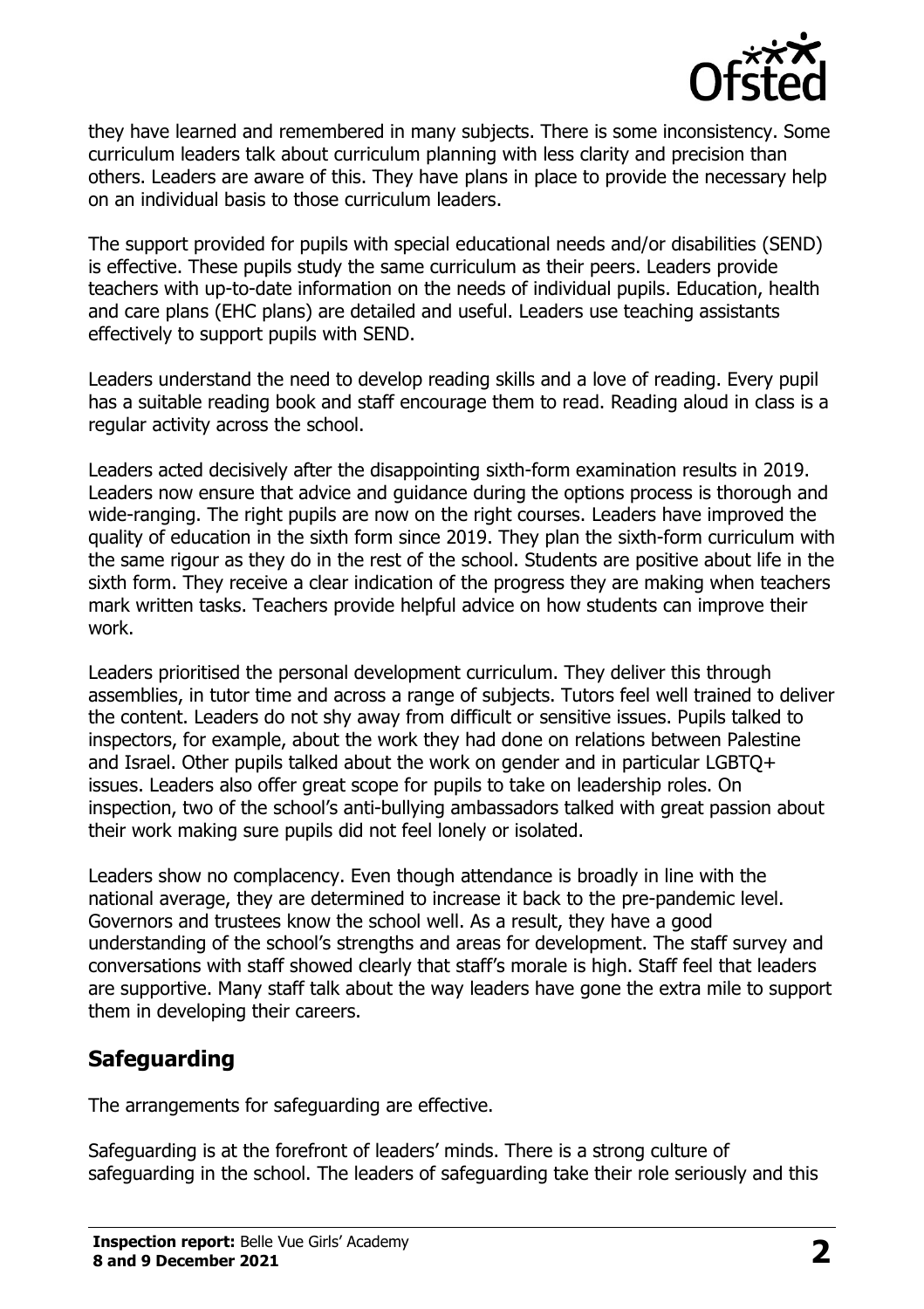

area is well led. Safeguarding training for adults is comprehensive. As a result, staff are quick to see any problems which arise.

Pupils feel safe. The strong relationships in the school mean pupils have an adult they can talk to. Furthermore, they have faith that adults will help them solve any problems or concerns they may have.

Staff are vigilant. Leaders of safeguarding quickly follow up individual cases, using a wide variety of external agencies. They are persistent. No stone is left unturned to keep pupils safe.

# **What does the school need to do to improve?**

# **(Information for the school and appropriate authority)**

- Leaders have worked hard to embed the principles of good curriculum planning. However, there is a lack of clarity and precision in some subjects. This means that curriculum planning in these subjects is not as strong as it should be. Leaders should continue their plans to work with these curriculum leaders and ensure that the quality of curriculum planning is consistently strong in all subjects.
- Attendance has been hit by the pandemic. Overall attendance for this academic year is down to 90%. However, leaders are determined to bring the figure up to the level it was before COVID-19. They need to ensure the pastoral team and attendance leaders continue to be relentless in their efforts to improve attendance.
- The improvements in the sixth-form provision since 2019 are clear. However, due to the pandemic, there have been no externally validated results to show the improvement in the quality of education in the sixth form. Leaders need to continue their focus on the sixth form so that the next set of results show that students are making much stronger progress than they did in 2019.

# **Background**

When we have judged a school to be good, we will then normally go into the school about once every four years to confirm that the school remains good. This is called a section 8 inspection of a good or outstanding school, because it is carried out under section 8 of the Education Act 2005. We do not give graded judgements on a section 8 inspection. However, if we find evidence that a school would now receive a higher or lower grade, then the next inspection will be a section 5 inspection. Usually this is within one to two years of the date of the section 8 inspection. If we have serious concerns about safeguarding, behaviour or the quality of education, we will deem the section 8 inspection as a section 5 inspection immediately.

This is the second section 8 inspection since we judged the predecessor school, Belle Vue Girls' School, to be good in July 2012.

# **How can I feed back my views?**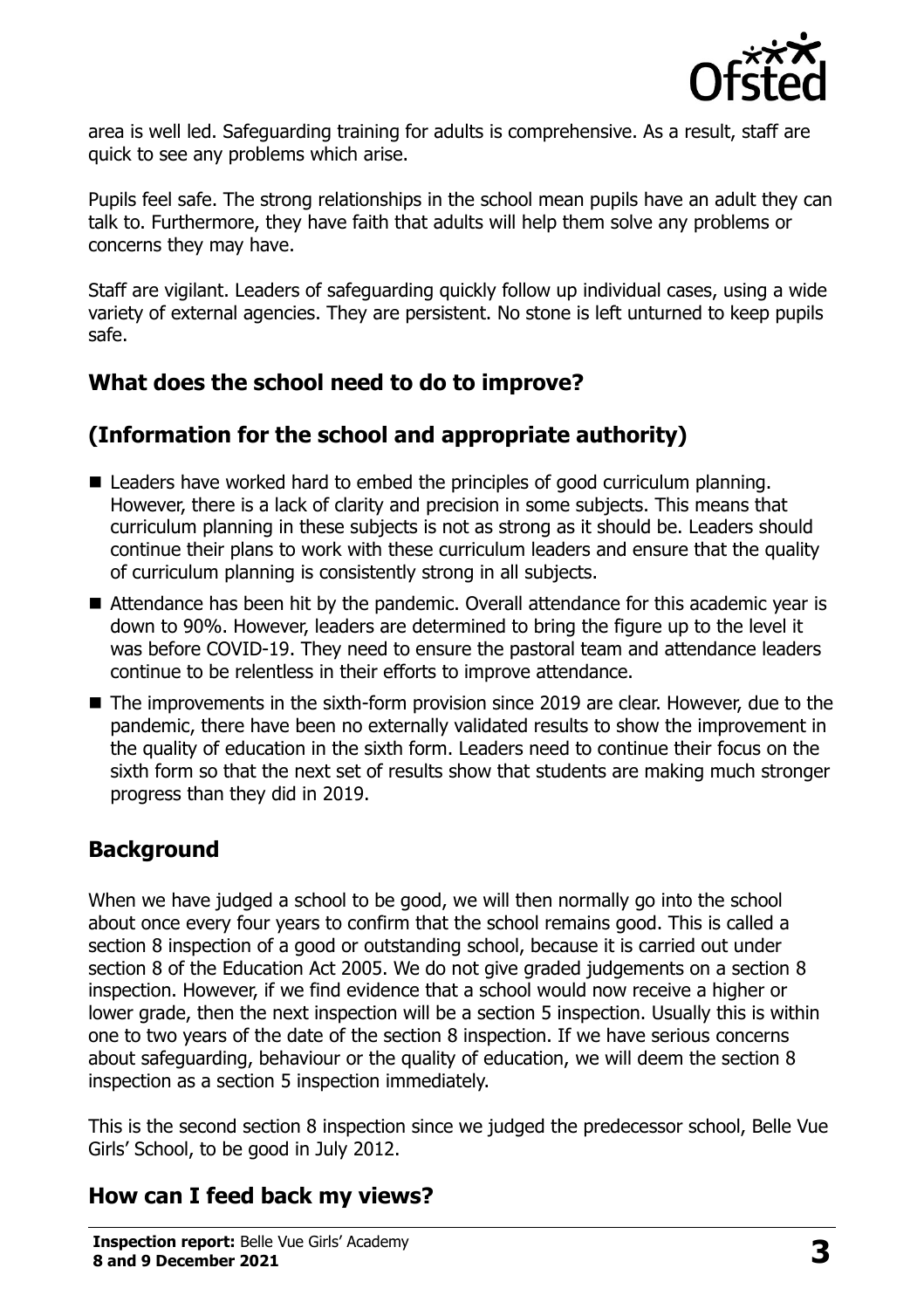

You can use [Ofsted Parent View](https://parentview.ofsted.gov.uk/) to give Ofsted your opinion on your child's school, or to find out what other parents and carers think. We use information from Ofsted Parent View when deciding which schools to inspect, when to inspect them and as part of their inspection.

The Department for Education has further quidance on how to complain about a school.

If you are the school and you are not happy with the inspection or the report, you can [complain to Ofsted.](https://www.gov.uk/complain-ofsted-report)

#### **Further information**

You can search for [published performance information](http://www.compare-school-performance.service.gov.uk/) about the school.

In the report, '[disadvantaged pupils](http://www.gov.uk/guidance/pupil-premium-information-for-schools-and-alternative-provision-settings)' refers to those pupils who attract government pupil premium funding: pupils claiming free school meals at any point in the last six years and pupils in care or who left care through adoption or another formal route.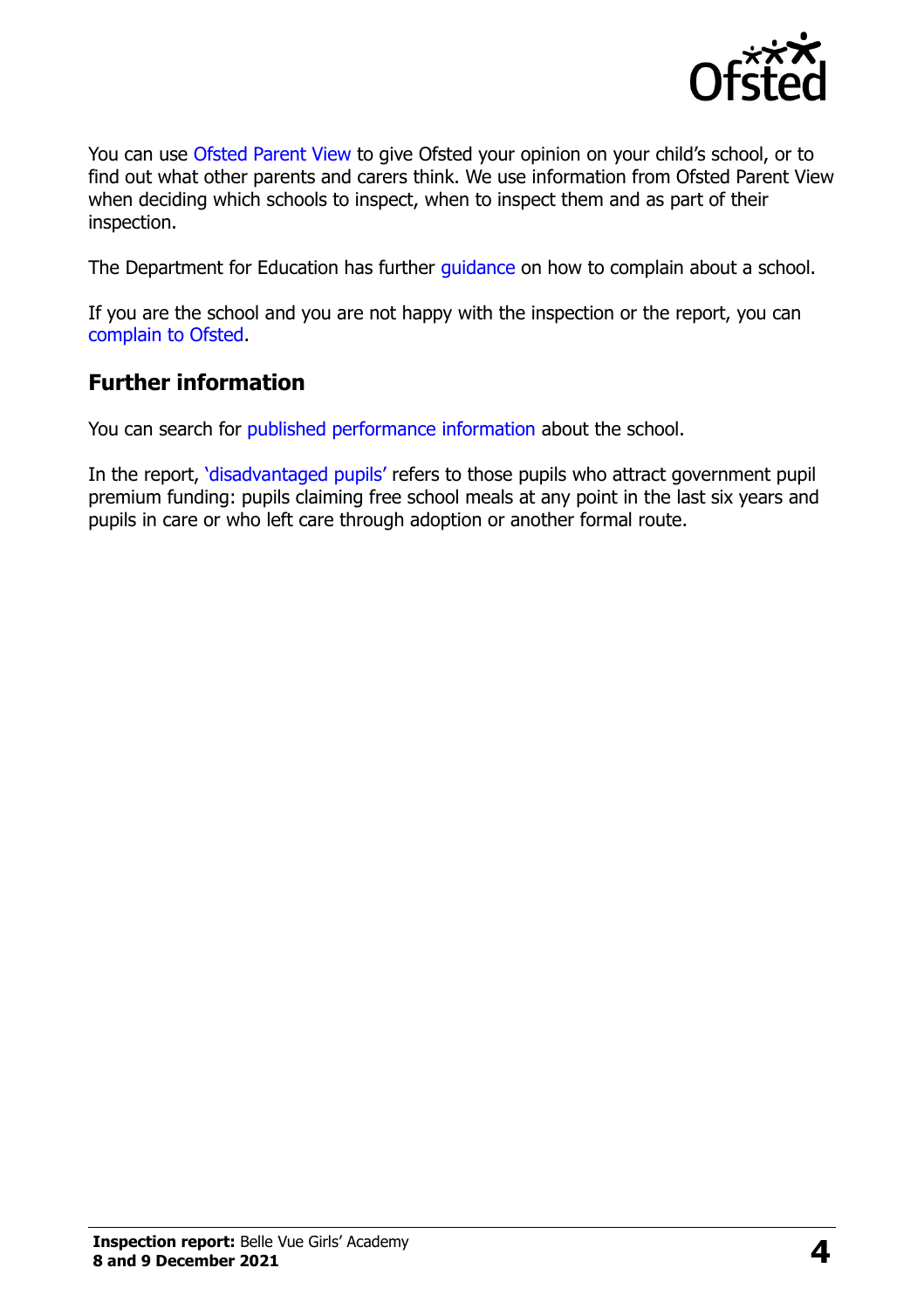

### **School details**

| Unique reference number                            | 138087                                                                |
|----------------------------------------------------|-----------------------------------------------------------------------|
| <b>Local authority</b>                             | <b>Bradford</b>                                                       |
| <b>Inspection number</b>                           | 10200354                                                              |
| <b>Type of school</b>                              | Secondary comprehensive                                               |
| <b>School category</b>                             | Academy sponsor-led                                                   |
| Age range of pupils                                | 11 to 18                                                              |
| <b>Gender of pupils</b>                            | Girls                                                                 |
| <b>Gender of pupils in sixth-form</b><br>provision | Girls                                                                 |
| Number of pupils on the school roll                | 1,128                                                                 |
| Of which, number on roll in the sixth<br>form      | 198                                                                   |
| <b>Appropriate authority</b>                       | Board of trustees                                                     |
| <b>Chair of trust</b>                              | <b>Tessa Mason</b>                                                    |
| <b>Headteacher</b>                                 | Stephen Mulligan                                                      |
| Website                                            | https://bvgacademy.co.uk/                                             |
| Date of previous inspection                        | 10 November 2016, under section 8 of the<br><b>Education Act 2005</b> |

#### **Information about this school**

- From August 2016, Belle Vue Girls' School has been a partner school with Bradford Diocese Academies Trust.
- $\blacksquare$  The school is average-sized.
- The present headteacher was promoted to the headship in September 2018.
- The academy uses two alternative providers: Bradford College (a registered provider) and Pipeline Productions (an unregistered provider).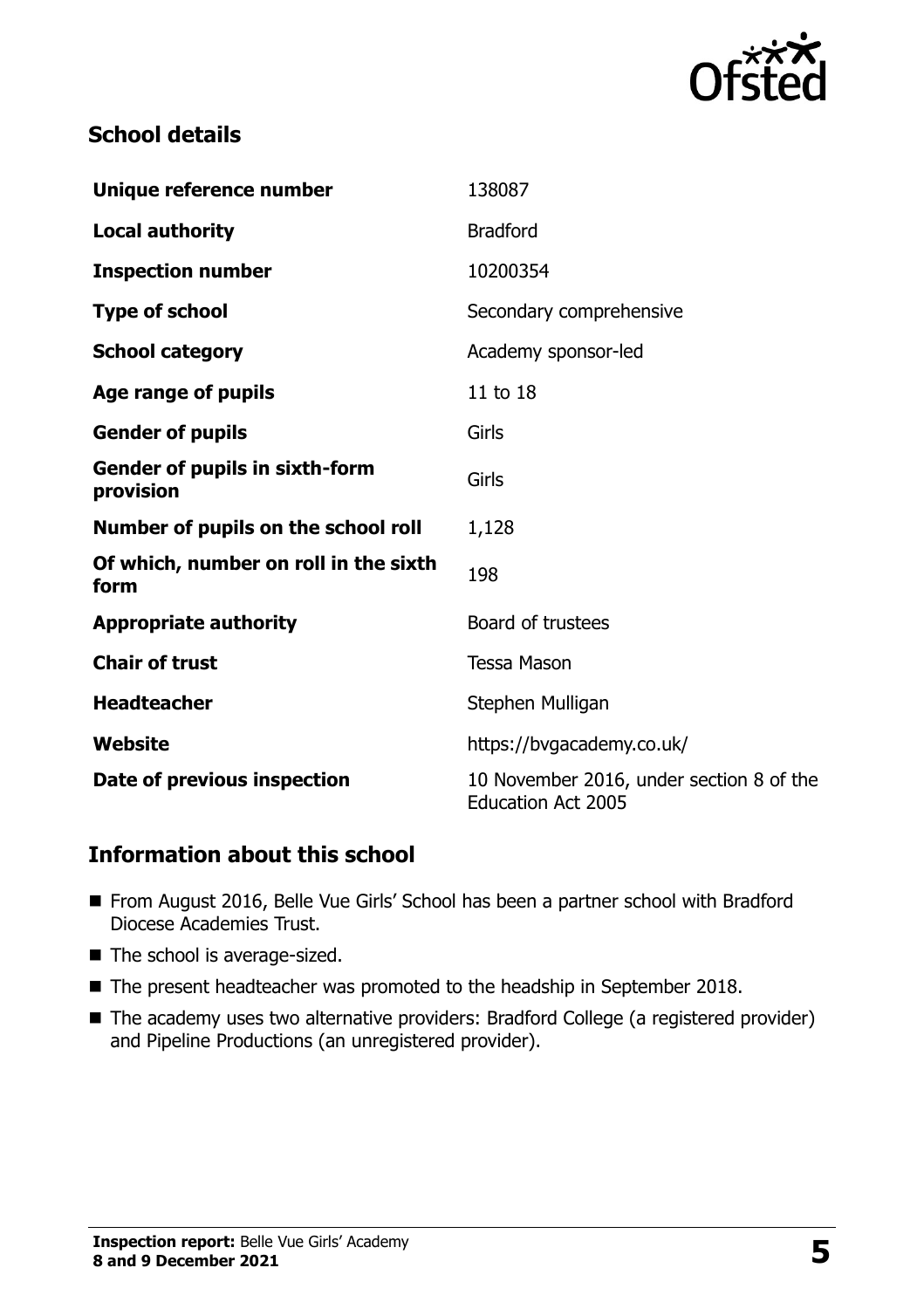

#### **Information about this inspection**

- This was the first routine inspection the school received since the COVID-19 pandemic began. Inspectors discussed the impact of the pandemic with school leaders and have taken that into account in their evaluation.
- **Inspectors met with the headteacher, other senior leaders and the secondary director** for the trust. The lead inspector met a group of five governors, including the chair of governors (via video link), and had a telephone conversation with the head of one of the alternative providers.
- **Inspectors carried out deep dives in English, history, art and mathematics. For each** deep dive, inspectors met with subject leaders, looked at curriculum plans, visited a sample of lessons, spoke to teachers, spoke to some pupils about their learning and looked at samples of pupils' work.
- Additional visits were made to observe learning across science, religious studies, Spanish and the provision for personal development in tutor time. The lead inspector met with leaders for safeguarding and reviewed records of the school's work to protect vulnerable pupils. An inspector looked at the record of vetting checks made on adults who work in the school. Meetings were held with pupils to explore their understanding of how to stay safe.
- **Inspectors looked at 10 responses to the pupil survey, 76 responses to the staff survey** and 34 responses to the Ofsted Parent View survey. Inspectors also considered 15 freetext responses from parents.

#### **Inspection team**

| David Pridding, lead inspector | Ofsted Inspector |
|--------------------------------|------------------|
| John McNally                   | Ofsted Inspector |
| Zoe Helman                     | Ofsted Inspector |